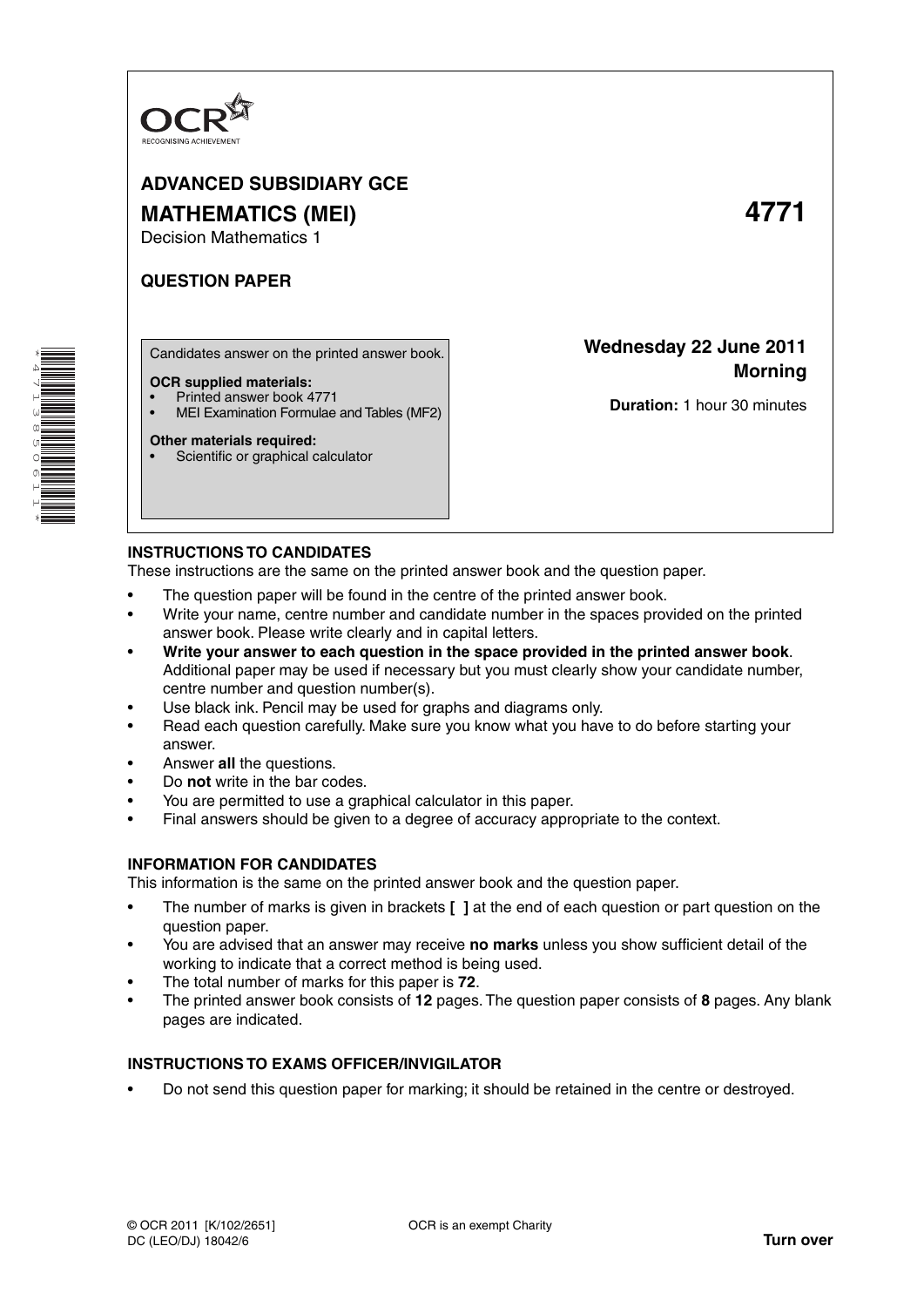#### **Section A** (24 marks)

**1** Two students draw graphs to represent the numbers of pairs of shoes owned by members of their class. Andrew produces a bipartite graph, but gets it wrong. Barbara produces a completely correct frequency graph. Their graphs are shown below.



Charles produces the same frequency graph as Barbara, but joins consecutive points with straight lines.

 **(v)** Criticise Charles's graph. **[1]**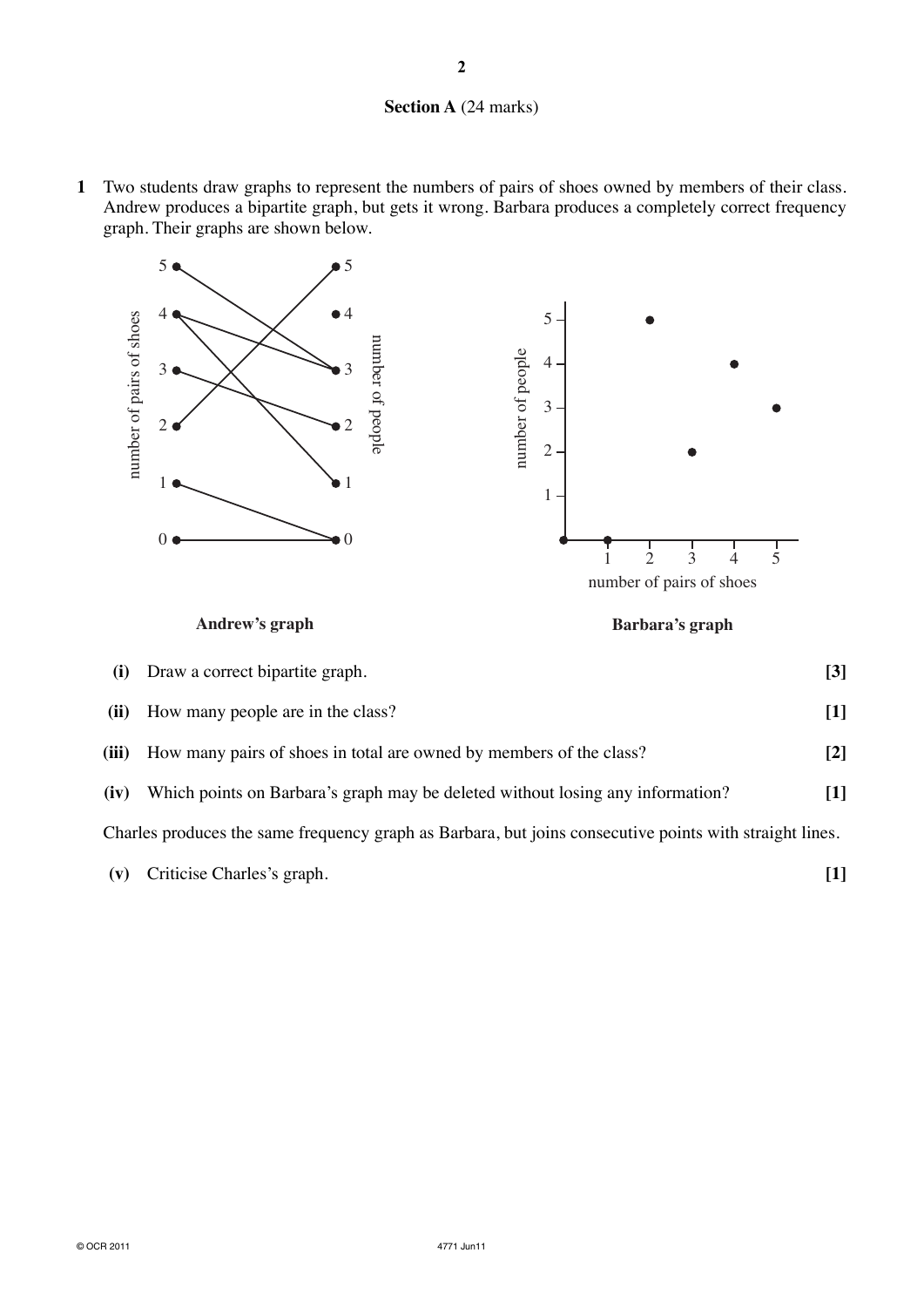**3**

Start with the equations of the two straight lines Line 1 is  $ax + by = c$ ,  $a, b, c > 0$ Line 2 is  $dx + ey = f$ ,  $d, e, f > 0$ Let *X* = minimum of  $\frac{c}{a}$  and  $\frac{f}{d}$ Let *Y* = minimum of  $\frac{c}{b}$  and  $\frac{f}{e}$ If  $X = \frac{c}{a}$  then  $X^* = \frac{c - bY}{a}$  and  $Y^* = \frac{f - dX}{e}$ If  $X = \frac{f}{d}$  then  $X^* = \frac{f - eY}{d}$  and  $Y^* = \frac{c - aX}{b}$ Draw an *x*-axis labelled from 0 to *X*, and a *y*-axis labelled from 0 to *Y* Join  $(0, Y)$  to  $(X, Y^*)$  with a straight line Join  $(X^*, Y)$  to  $(X, 0)$  with a straight line

- **(i)** Apply the algorithm with  $a = 1$ ,  $b = 5$ ,  $c = 25$ ,  $d = 10$ ,  $e = 2$ ,  $f = 85$ . [7]
- **(ii)** Why might this algorithm be useful in an LP question? **[1]**
- **3** John has a standard die in his pocket (ie a cube with its six faces labelled from 1 to 6).
	- **(i)** Describe how John can use the die to obtain realisations of the random variable *X*, defined below.

| Probability( $X = x$ ) |  |  |
|------------------------|--|--|

 **(ii)** Describe how John can use the die to obtain realisations of the random variable *Y*, defined below.

| Probability( $Y = y$ ) |  |  |
|------------------------|--|--|

 **(iii)** John attempts to use the die to obtain a realisation of a uniformly distributed 2-digit random number. He throws the die 20 times. Each time he records one less than the number showing. He then adds together his 20 recorded numbers.

Criticise John's methodology. **[2]**

**[3]**

**[3]**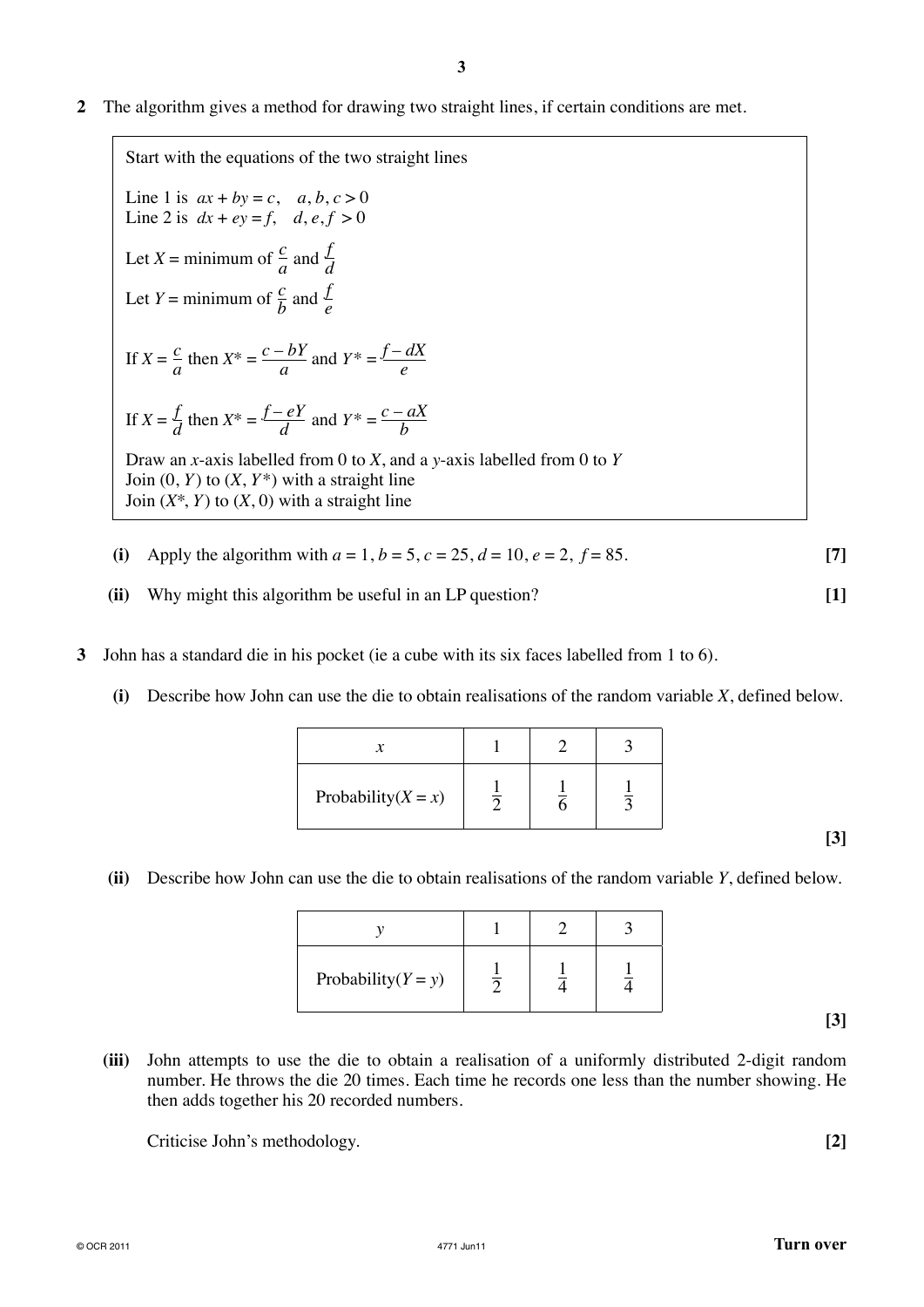### **Section B** (48 marks)

**4** An eco-village is to be constructed consisting of large houses and standard houses.

Each large house has 4 bedrooms, needs a plot size of  $200 \,\mathrm{m}^2$  and costs £60000 to build.

Each standard house has 3 bedrooms, needs a plot size of  $120 \text{ m}^2$  and costs £50000 to build.

The area of land available for houses is  $120000 \,\mathrm{m}^2$ . The project has been allocated a construction budget of £42.4 million.

The market will not sustain more than half as many large houses as standard houses. So, for instance, if there are 500 standard houses then there must be no more than 250 large houses.

| (i) | Define two variables so that the three constraints can be formulated in terms of your variables.<br>Formulate the three constraints in terms of your variables. | [5] |
|-----|-----------------------------------------------------------------------------------------------------------------------------------------------------------------|-----|
|     | Graph your three inequalities from part (i), indicating the feasible region.                                                                                    | [4] |

- **(iii)** Find the maximum number of bedrooms which can be provided, and the corresponding numbers of each type of house. **[2]**
- **(iv)** Modify your solution if the construction budget is increased to £45 million. **[5]**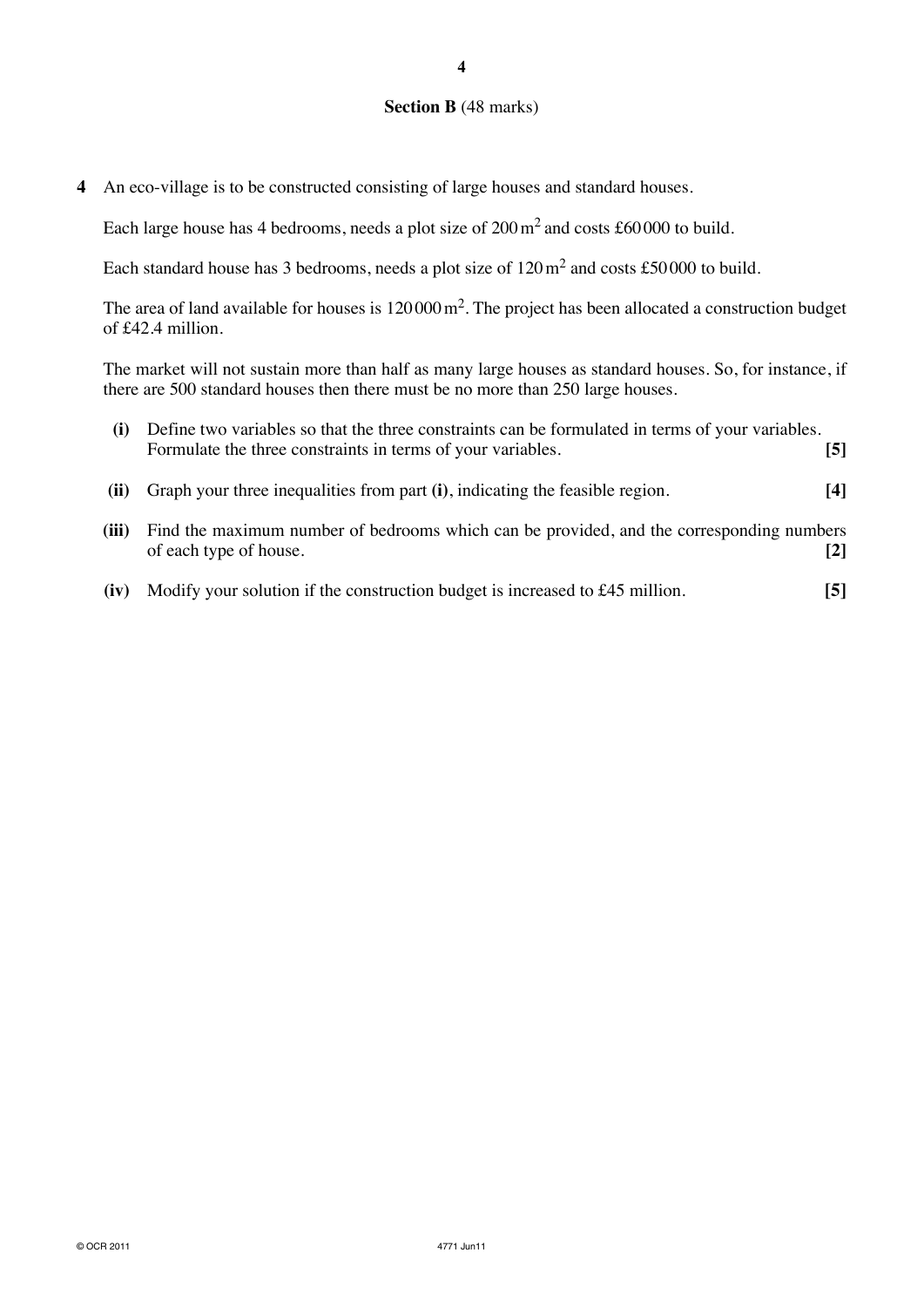**5**



| Activity       | Description                 | Duration (days) |
|----------------|-----------------------------|-----------------|
| A              | Architect produces plans    | 10              |
| P1             | Obtain planning permission  | 14              |
| Demo           | Demolish existing structure | 3               |
| F <sub>O</sub> | Excavate foundations        | 4               |
| W              | <b>Build walls</b>          | 3               |
| Pb             | Install plumbing            | 2               |
| $\mathbf R$    | Construct roof              | 3               |
| F1             | Lay floor                   | 2               |
| E              | Fit electrics               | 2               |
| WD             | Install windows and doors   | $\mathbf{1}$    |
| Deco           | Decorate                    | 5               |

 **<sup>(</sup>i)** Show the immediate predecessors for each activity. **[2]**

**[4]**

 **(iii)** Give the critical activities, the project duration, and the total float for each activity. **[4]**

 **(iv)** The activity network includes one dummy activity. Explain why this dummy activity is needed. **[2]**

Whilst the foundations are being dug the customer negotiates the installation of a decorative corbel. This will take one day. It must be done after the walls have been built, and before the roof is constructed. The windows and doors cannot be installed until it is completed. It will not have any effect on the construction of the floor.

|  | (v) Redraw the activity network incorporating this extra activity. | $\lceil 3 \rceil$ |
|--|--------------------------------------------------------------------|-------------------|
|--|--------------------------------------------------------------------|-------------------|

 **(vi)** Find the revised critical activities and the revised project duration. **[1]**

 **<sup>(</sup>ii)** Perform a forward pass and a backward pass to find the early time and the late time for each event.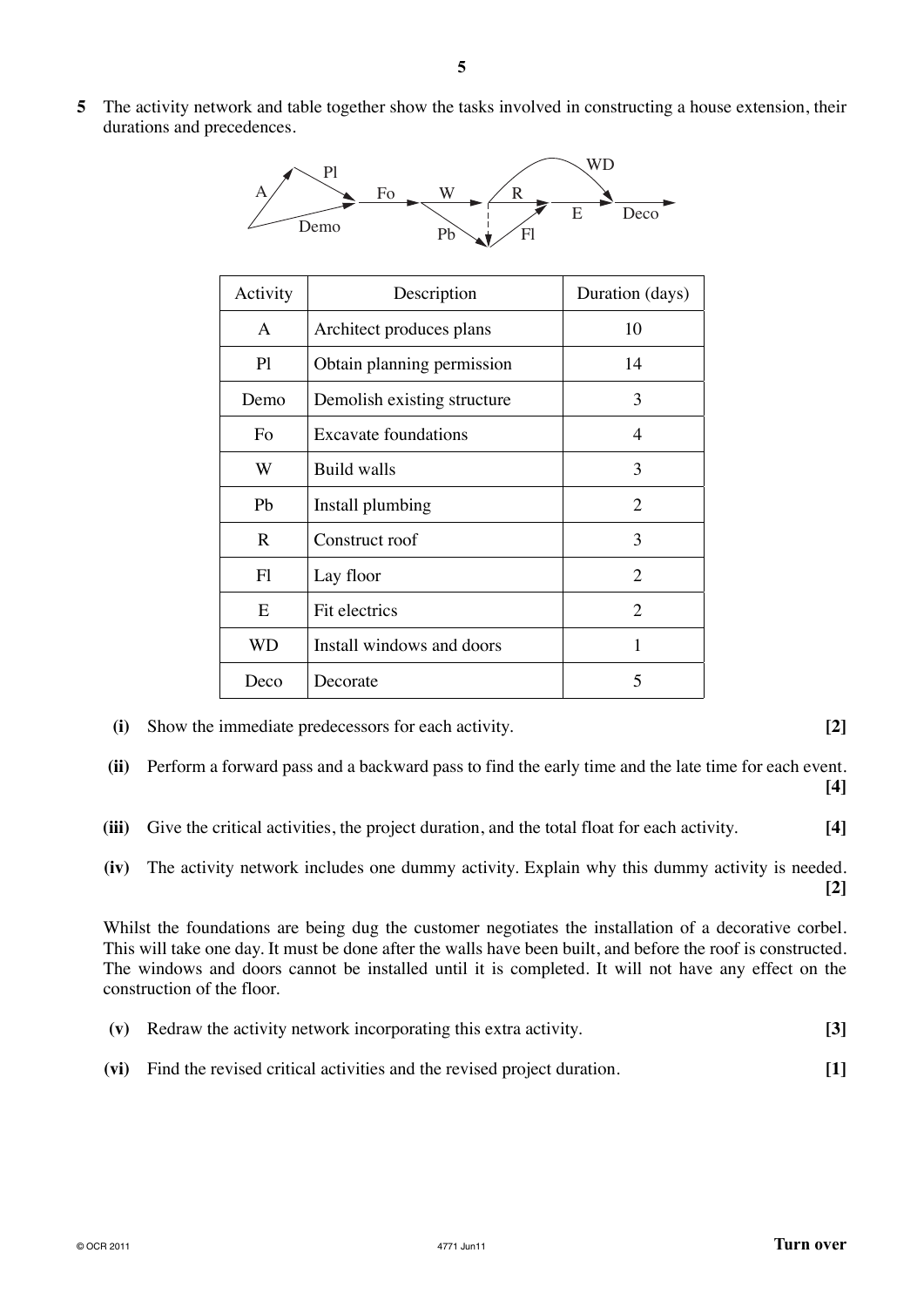|              | $\mathbf{P}$ | S   | $\mathbf{F}$ | Ln  | <b>Br</b> | Nr  | <b>Bm</b> | Ld  | Nc  | Lv                       | M  |
|--------------|--------------|-----|--------------|-----|-----------|-----|-----------|-----|-----|--------------------------|----|
| $\mathbf{P}$ |              | 150 |              | 240 | 125       |     |           |     |     |                          |    |
| S            | 150          |     | 150          | 80  | 105       |     | 135       |     |     |                          |    |
| $\mathbf{F}$ |              | 150 |              | 80  |           |     |           |     |     |                          |    |
| Ln           | 240          | 80  | 80           |     | 120       | 115 | 120       |     |     |                          |    |
| <b>Br</b>    | 125          | 105 |              | 120 |           | 230 | 90        |     |     |                          |    |
| Nr           |              |     |              | 115 | 230       |     | 160       | 175 | 255 |                          |    |
| <b>Bm</b>    |              | 135 |              | 120 | 90        | 160 |           | 120 |     |                          | 90 |
| Ld           |              |     |              |     |           | 175 | 120       |     | 210 | 100                      | 90 |
| Nc           |              |     |              |     |           | 255 |           | 210 |     | 175                      |    |
| Lv           |              |     |              |     |           |     |           | 100 | 175 | $\overline{\phantom{0}}$ | 35 |
| M            |              |     |              |     |           |     | 90        | 90  |     | 35                       |    |

**6** The table shows the distances in miles, where direct rail connections are possible, between 11 cities in a country. The government is proposing to construct a high-speed rail network to connect the cities.

- **(i)** Use the tabular form of Prim's algorithm, starting at vertex P, to find a minimum connector for the network. Draw your minimum connector and give its total length. **[6]**
- **(ii)** Give one advantage and two disadvantages of constructing a rail network using only the arcs of a minimum connector. **[3]**
- **(iii)** Use Dijkstra's algorithm on the diagram in the Printed Answer Book, to find the shortest route and distance from P to Nr in the original network. **[6]**
- **(iv)** Give the shortest distance from P to Nr using only arcs in your minimum connector. **[1]**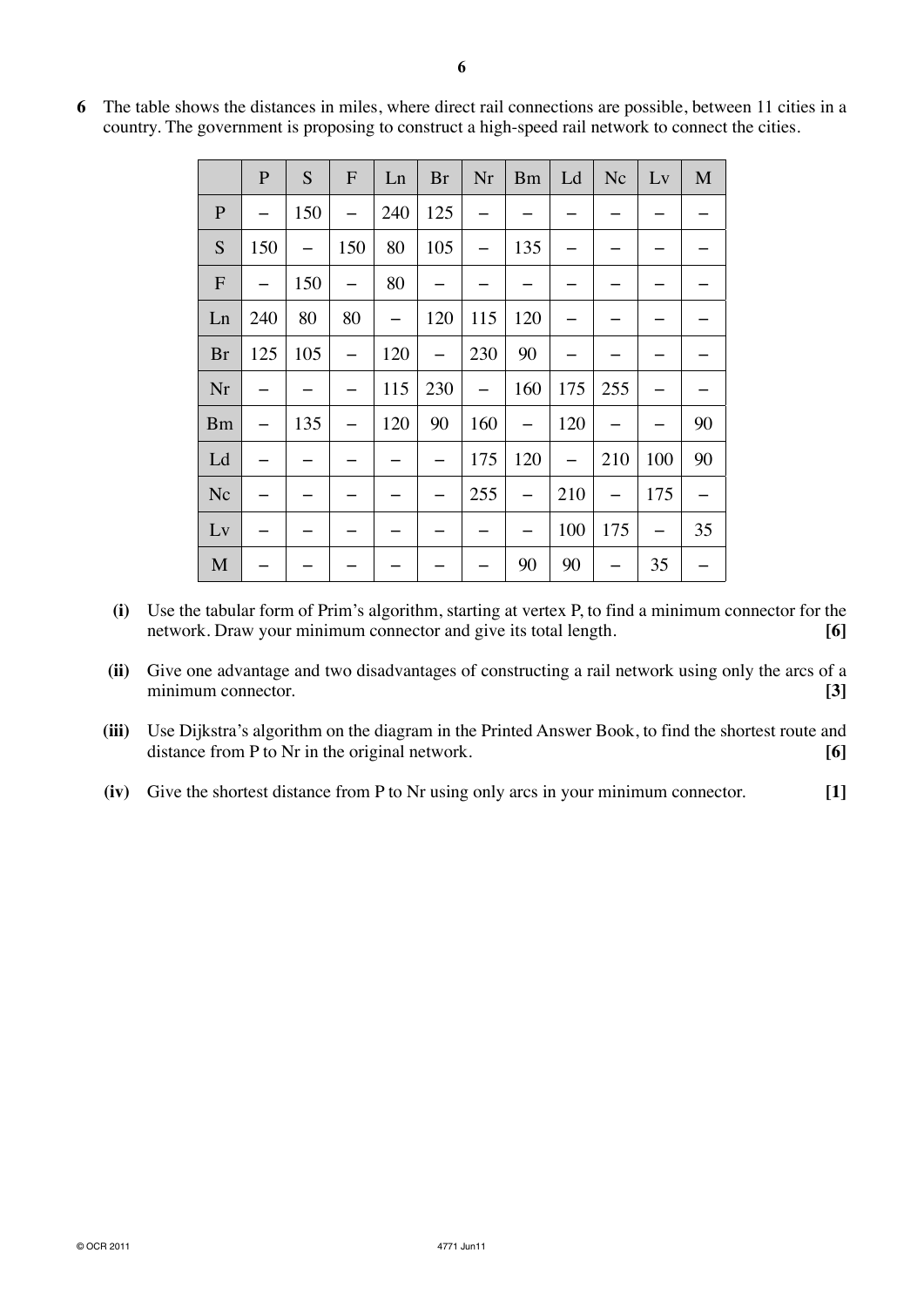# **BLANK PAGE**